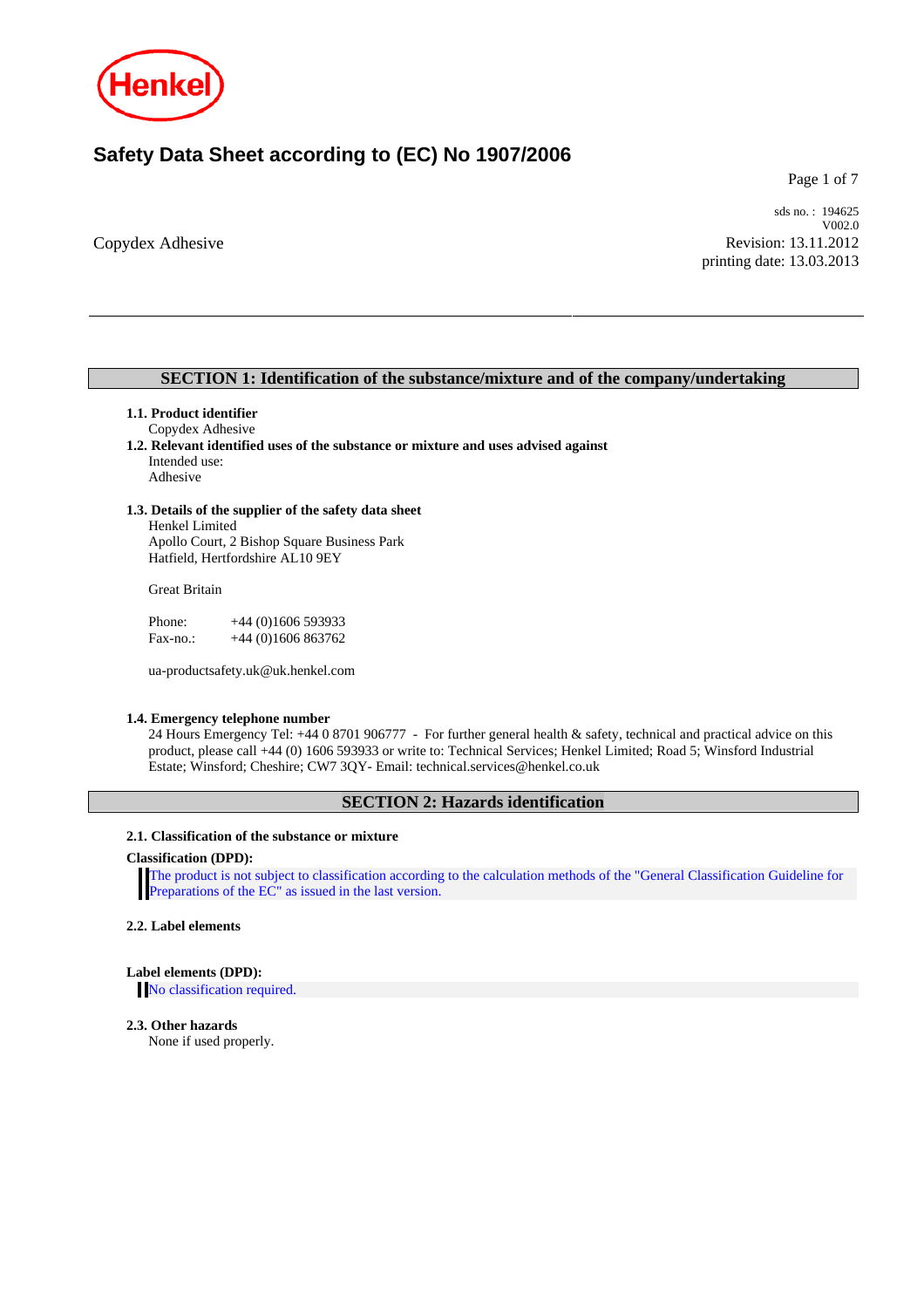## **SECTION 3: Composition/information on ingredients**

**General chemical description:**  Adhesive **Base substances of preparation:**  Natural rubber

#### **Declaration of the ingredients according to CLP (EC) No 1272/2008:**

Contains no dangerous substances exceeding the limits of the EU-Regulation

### **Declaration of ingredients according to DPD (EC) No 1999/45:**

Contains no dangerous substances exceeding the limits of the EU-Regulation

## **SECTION 4: First aid measures**

#### **4.1. Description of first aid measures**

General information:

In case of adverse health effects seek medical advice.

#### Inhalation:

Move to fresh air, consult doctor if complaint persists.

#### Skin contact:

Rinse with running water and soap. Apply replenishing cream. Change all contaminated clothing.

Eye contact:

Rinse immediately with plenty of running water, seek medical advice if necessary.

#### Ingestion:

Rinse mouth and throat. Drink 1-2 glasses of water. Seek medical advice.

- **4.2. Most important symptoms and effects, both acute and delayed**  No data available.
- **4.3. Indication of any immediate medical attention and special treatment needed**  See section: Description of first aid measures

#### **SECTION 5: Firefighting measures**

#### **5.1. Extinguishing media**

#### **Suitable extinguishing media:**

carbon dioxide, foam, powder, water spray jet, fine water spray

### **Extinguishing media which must not be used for safety reasons:**

High pressure waterjet

#### **5.2. Special hazards arising from the substance or mixture**

In the event of a fire, carbon monoxide (CO) and carbon dioxide (CO2) can be released.

#### **5.3. Advice for firefighters**

Wear self-contained breathing apparatus. Wear protective equipment.

## **SECTION 6: Accidental release measures**

**6.1. Personal precautions, protective equipment and emergency procedures**  Wear protective equipment.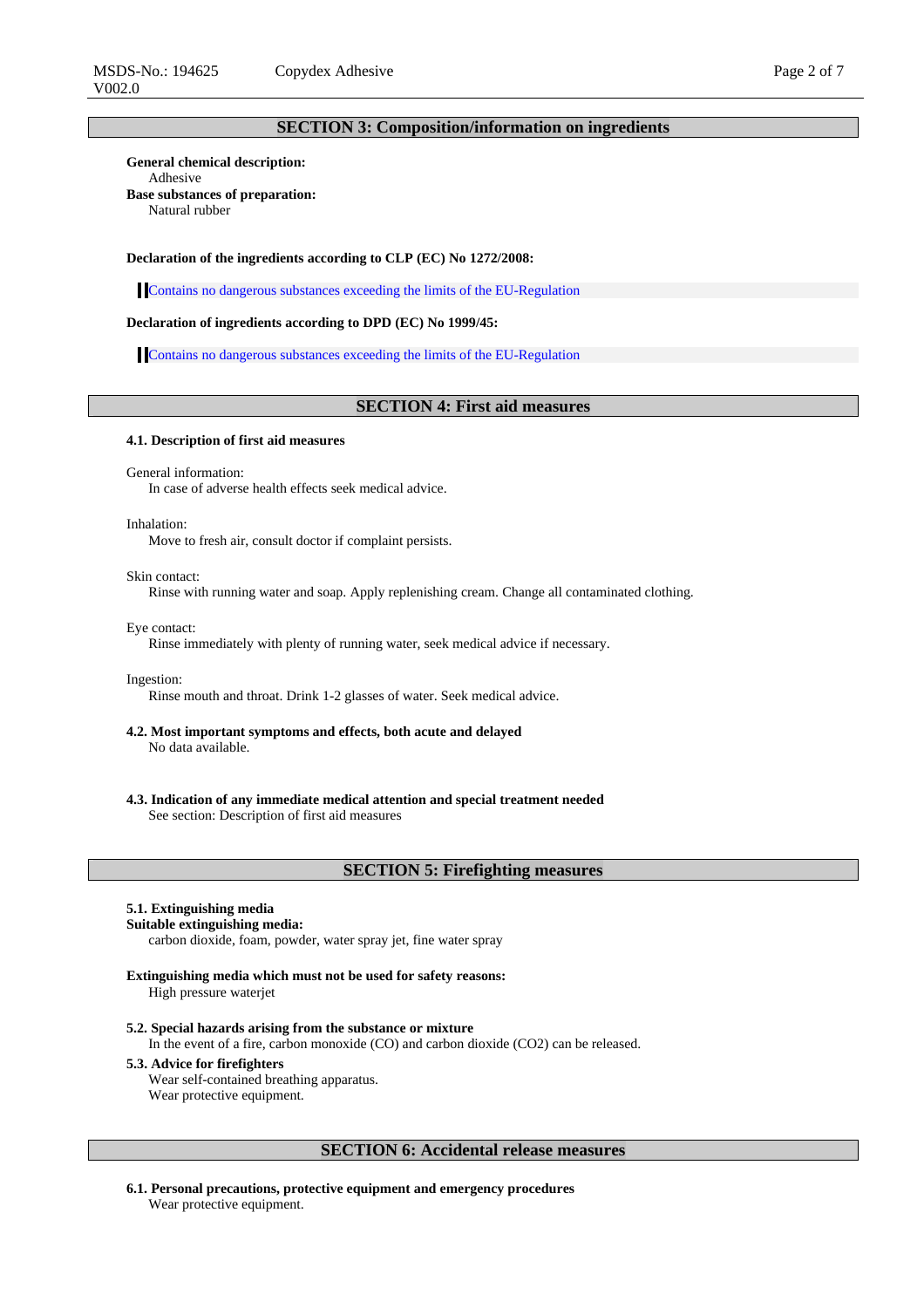#### **6.2. Environmental precautions**

Do not empty into drains / surface water / ground water.

## **6.3. Methods and material for containment and cleaning up**

Remove with liquid-absorbing material (sand, peat, sawdust). Dispose of contaminated material as waste according to Chapter 13.

#### **6.4. Reference to other sections**

See advice in chapter 8

## **SECTION 7: Handling and storage**

## **7.1. Precautions for safe handling**

Avoid skin and eye contact.

#### Hygiene measures:

Do not eat, drink or smoke while working. Wash hands before work breaks and after finishing work.

### **7.2. Conditions for safe storage, including any incompatibilities**

Store only in the original container. Keep container tightly sealed. Store frost-free. Temperatures between  $+ 5 \degree C$  and  $+ 30 \degree C$ 

## **7.3. Specific end use(s)**

Adhesive

## **SECTION 8: Exposure controls/personal protection**

#### **8.1. Control parameters**

#### **Occupational Exposure Limits**

Valid for

Great Britain

None

## **Biological Exposure Indices:**

None

#### **8.2. Exposure controls:**

#### Respiratory protection:

Suitable breathing mask when there is inadequate ventilation.

#### Hand protection:

Recommended are gloves made from Nitril rubber ( Material thickness >0,1 mm, Perforation time < 30s).Gloves should be replaced after each short time contact or contamination. Available at laboratory specialized trade or at pharmacies / chemist's shops.

## Eye protection:

Protective goggles

#### Skin protection:

Suitable protective clothing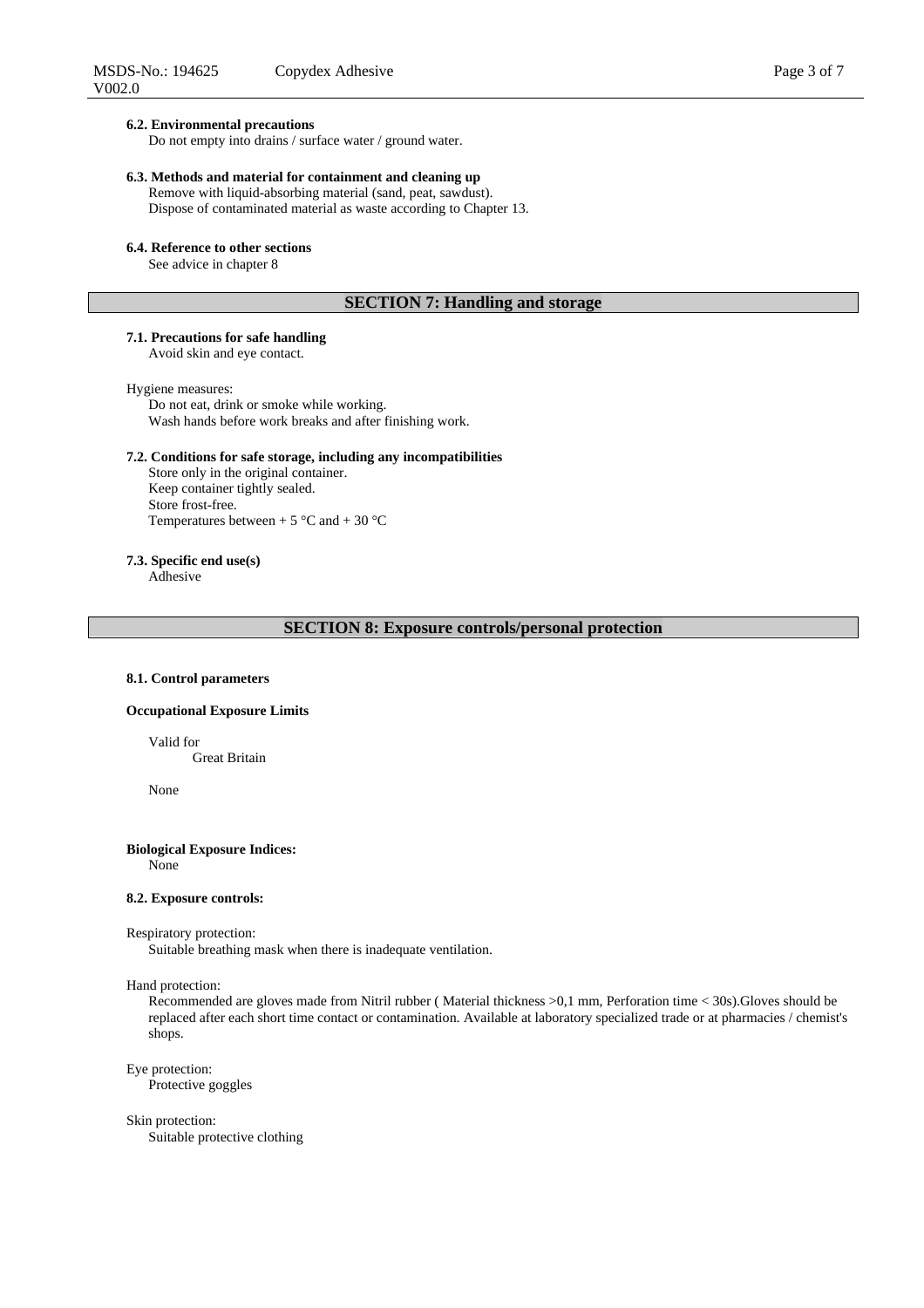## **SECTION 9: Physical and chemical properties**

## **9.1. Information on basic physical and chemical properties**  Appearance liquid

| Odor                                   | viscous<br>white<br>characteristic.<br>ammoniacal |
|----------------------------------------|---------------------------------------------------|
| pH                                     | No data available / Not applicable                |
| Initial boiling point                  | No data available / Not applicable                |
| Flash point                            | No data available / Not applicable                |
| Decomposition temperature              | No data available / Not applicable                |
| Vapour pressure                        | No data available / Not applicable                |
| Density                                | $0.94 - 0.96$ g/cm3                               |
| (20 °C (68 °F))                        |                                                   |
| <b>Bulk density</b>                    | No data available / Not applicable                |
| Viscosity                              | $7.000 - 10.000$ mPa.s                            |
| (Brookfield; 20 °C (68 °F))            |                                                   |
| Viscosity (kinematic)                  | No data available / Not applicable                |
| <b>Explosive properties</b>            | No data available / Not applicable                |
| Solubility (qualitative)               | Partially soluble                                 |
| $(23 °C (73.4 °F))$ ; Solvent: Water)  |                                                   |
| Solidification temperature             | No data available / Not applicable                |
| Melting point                          | No data available / Not applicable                |
| Flammability                           | No data available / Not applicable                |
| Auto-ignition temperature              | No data available / Not applicable                |
| <b>Explosive limits</b>                | No data available / Not applicable                |
| Partition coefficient: n-octanol/water | No data available / Not applicable                |
| Evaporation rate                       | No data available / Not applicable                |
| Vapor density                          | No data available / Not applicable                |
| Oxidising properties                   | No data available / Not applicable                |

#### **9.2. Other information**

No data available / Not applicable

## **SECTION 10: Stability and reactivity**

#### **10.1. Reactivity**

None if used for intended purpose.

#### **10.2. Chemical stability**

Stable under recommended storage conditions.

### **10.3. Possibility of hazardous reactions**

See section reactivity

## **10.4. Conditions to avoid**

None if used for intended purpose.

**10.5. Incompatible materials** 

None if used properly.

## **10.6. Hazardous decomposition products**

None known

## **SECTION 11: Toxicological information**

### **11.1. Information on toxicological effects**

### **General toxicological information:**

The preparation is classified based on the conventional method outlined in Article 6(1)(a) of Directive 1999/45/EC. Relevant available health/ecological information for the substances listed under Section 3 is provided in the following.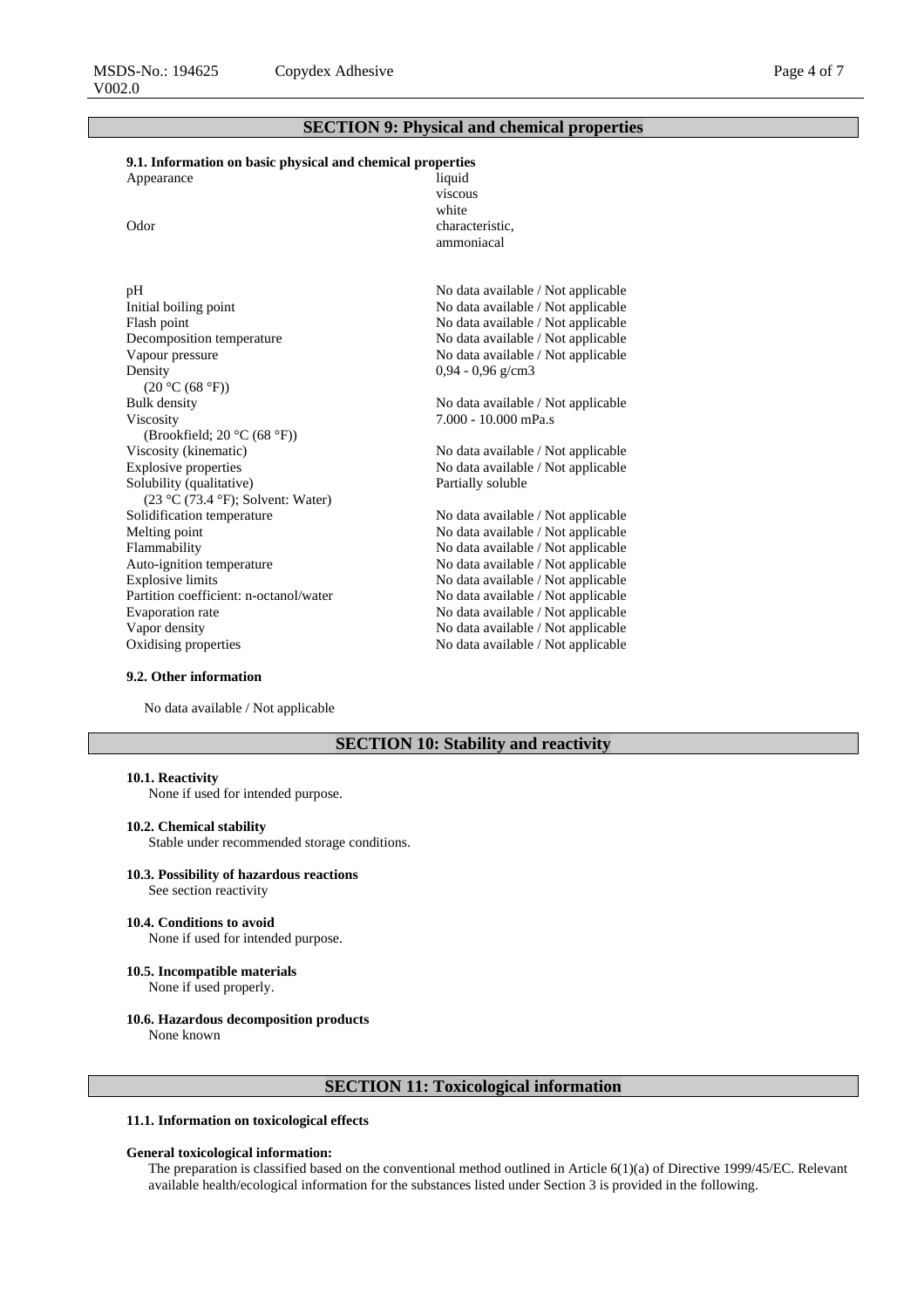# **SECTION 12: Ecological information**

#### **General ecological information:**

The preparation is classified based on the conventional method outlined in Article 6(1)(a) of Directive 1999/45/EC. Relevant available health/ecological information for the substances listed under Section 3 is provided in the following. Do not empty into drains, soil or bodies of water.

## **SECTION 13: Disposal considerations**

## **13.1. Waste treatment methods**

## Product disposal:

Dispose of waste and residues in accordance with local authority requirements.

Disposal of uncleaned packages:

Use packages for recycling only when totally empty.

Waste code

08 04 10 Waste adhesives and sealants other than those mentioned in 08 04 09.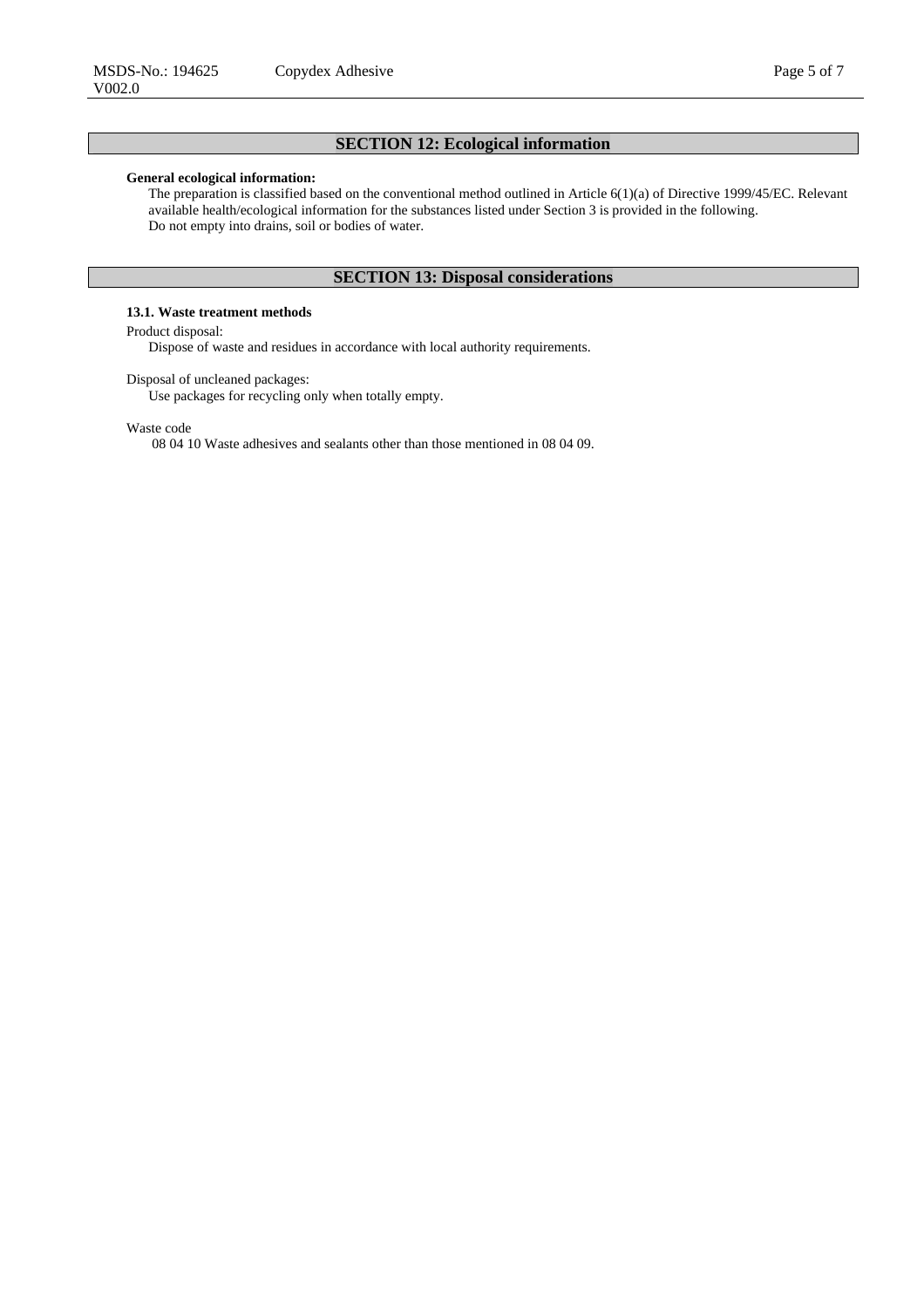### **14.1. UN number**

|       | ADR                                 | Not dangerous goods |
|-------|-------------------------------------|---------------------|
|       | RID                                 | Not dangerous goods |
|       | ADNR                                | Not dangerous goods |
|       | <b>IMDG</b>                         | Not dangerous goods |
|       | <b>IATA</b>                         | Not dangerous goods |
| 14.2. | UN proper shipping name             |                     |
|       | ADR                                 | Not dangerous goods |
|       | <b>RID</b>                          | Not dangerous goods |
|       | ADNR                                | Not dangerous goods |
|       | <b>IMDG</b>                         | Not dangerous goods |
|       | <b>IATA</b>                         | Not dangerous goods |
| 14.3. | <b>Transport hazard class(es)</b>   |                     |
|       | ADR                                 | Not dangerous goods |
|       | RID                                 | Not dangerous goods |
|       | ADNR                                | Not dangerous goods |
|       | <b>IMDG</b>                         | Not dangerous goods |
|       | <b>IATA</b>                         | Not dangerous goods |
| 14.4. | Packaging group                     |                     |
|       | ADR                                 | Not dangerous goods |
|       | <b>RID</b>                          | Not dangerous goods |
|       | <b>ADNR</b>                         | Not dangerous goods |
|       | <b>IMDG</b>                         | Not dangerous goods |
|       | <b>IATA</b>                         | Not dangerous goods |
|       |                                     |                     |
| 14.5. | <b>Environmental hazards</b>        |                     |
|       | ADR                                 | not applicable      |
|       | RID                                 | not applicable      |
|       | ADNR                                | not applicable      |
|       | IMDG                                | not applicable      |
|       | <b>IATA</b>                         | not applicable      |
| 14.6. | <b>Special precautions for user</b> |                     |
|       | ADR                                 | not applicable      |
|       | <b>RID</b>                          | not applicable      |
|       | <b>ADNR</b>                         | not applicable      |
|       | IMDG                                | not applicable      |
|       | <b>IATA</b>                         | not applicable      |
|       |                                     |                     |

## **14.7. Transport in bulk according to Annex II of MARPOL 73/78 and the IBC Code**

not applicable

## **SECTION 15: Regulatory information**

**15.1. Safety, health and environmental regulations/legislation specific for the substance or mixture** 

VOC content (VOCV 814.018 VOC regulation  $CH<sub>2</sub>$ 0,00 %

## **15.2. Chemical safety assessment**

A chemical safety assessment has not been carried out.